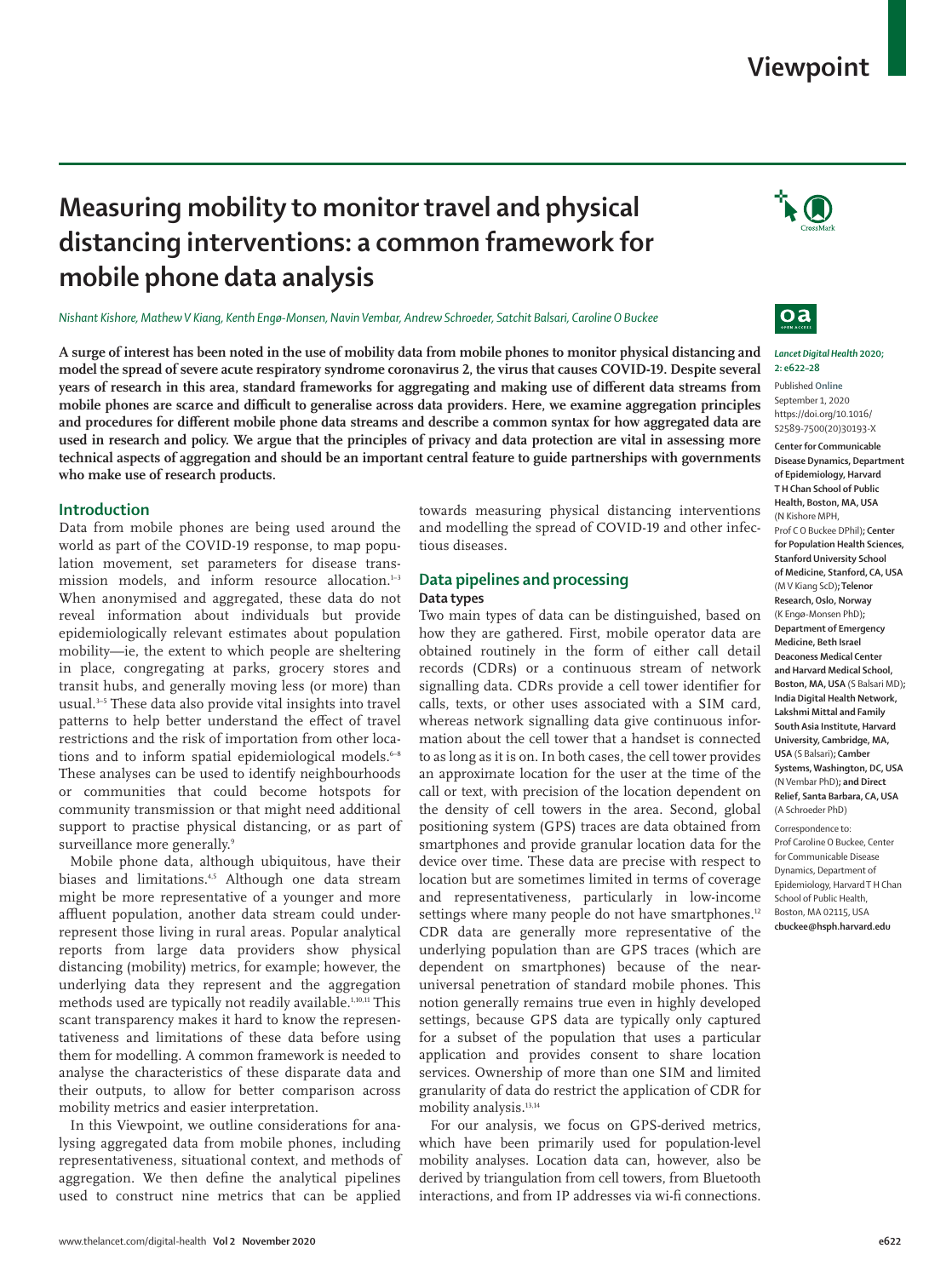See **Online** for appendix

For the **General Data Protection Regulations**  see <https://gdpr-info.eu>

GPS data sources can also be complex, with multiple overlapping applications, providers, publishers, and aggregators (appendix p 4).

#### **Prerequisites to data sharing**

Data providers are governed by national regulators who determine what CDRs (and sometimes GPS trace data) can be used for, and whether aggregated data can be shared with researchers or policy makers. For example, in most European countries, location data can only be used by the operator when they are made anonymous or with the consent of the individual, in accordance with [General Data Protection Regulations](https://gdpr-info.eu). Establishing permission to use the data at all is generally the most lengthy step in the analytical pipeline. Discussions with regulators should, therefore, begin early; legal frameworks vary across jurisdictions and delays are to be expected, even during public health emergencies.15,16

GPS trace data are routinely gathered by data publishers for commercial reasons. Publishers sell the data to brokers or aggregators, who might be able to provide insight into the representativeness of the data and their generalisability to the population. Partnership with data aggregators can reduce the technical burden of working with raw GPS trace data, which are typically massive, noisy, and require validation, and preclude the need for negotiating with every upstream data publisher. For example, Camber Systems (Washington, DC, USA), Cuebiq (New York, NY, USA), SafeGraph (San Francisco, CA, USA), and Facebook (Menlo Park, CA, USA) aggregate and preprocess data, providing the aggregates rather than raw trace data to researchers. The aggregation and preprocessing maintains privacy across the analytical pipeline. Data-use agreements and compliance with university ethics processes are also essential prerequisites for data sharing with researchers.<sup>17</sup>

The benefits of using personal data should outweigh the risks to privacy, even during a pandemic.<sup>18</sup> To date, epidemiological or clinical justification has not been satisfactorily shown to override privacy and ethical considerations in several settings where individuals have been deidentified by using mobile phone data.<sup>19,20</sup> Privacy should be preserved through statistical thresholds, differential privacy, and appropriate security controls with all parties in agreement on the principle of privacy protection.<sup>21-23</sup>

#### **Representativeness of data**

Data providers must be clear about the representativeness of their data for epidemiological research. There are at least three important considerations. First is market share: what fraction of the population are represented in these data? Second is demographic representativeness: who are the people generating the data, with respect to age groups, sex, race and ethnicity, and socioeconomic status, compared with the overall population? Third is geographical representativeness: generally, these data will be most representative of urban populations; understanding how well they represent rural communities is important to communicate to users of aggregated data.

Outliers should be discarded. Devices with an implausible number of calls, short duration between calls, or implausibly fast travel patterns are probably machines and do not represent human behaviour. The exact parameters for discarding outliers will depend on the population and the operator. Iterative communication between providers and data consumers is vital on these issues.

Summary measures of representativeness (or imbalance) can be used to compare data across different providers but are almost never shared currently. Providers could compare their internal data about user characteristics to a shared, public gold standard (such as the US Census). These measures would allow researchers to formally compare the representativeness of different providers. Importantly, this process preserves the privacy of users and providers by ensuring individual-level data are never shared.

#### **Establishing baselines**

An important component of almost all analyses will be a baseline against which to compare changes in travel and, in many cases, a home location for particular devices.24 For example, in the COVID-19 context, mobility data are useful if compared against prephysical distancing or, now, comparing post-relaxation mobility with lockdown or prelockdown averages. Baselines can be established by making sure that the data analysis reaches back in time before the severe acute respiratory syndrome coronavirus 2 (SARS-CoV-2) outbreak started and physical distancing interventions were put in place. Comparing data with the same time window in previous years accounts for important seasonal mobility patterns; however, most companies do not store data for such a long time because of data retention policies.<sup>25,26</sup> Clear communication of the baseline is important, including the uncertainty associated with it, so that decision makers can make sense of the changes they see in mobility.

## **Spatial and temporal aggregation**

To preserve privacy, data should be aggregated (appendix pp 2–3). However, policy makers and researchers will typically request high-resolution disaggregated data. To strike a balance, data must be optimised to an actionable spatial boundary, such as an administrative zone or grid square, and on a timescale that can provide epidemiologically relevant information. The scale of administrative boundaries will depend on whether the location in question is rural or urban; cities sometimes need smaller spatial scales. Standard grid squares are, therefore, useful for some research questions. Timescales will also vary and the research questions should be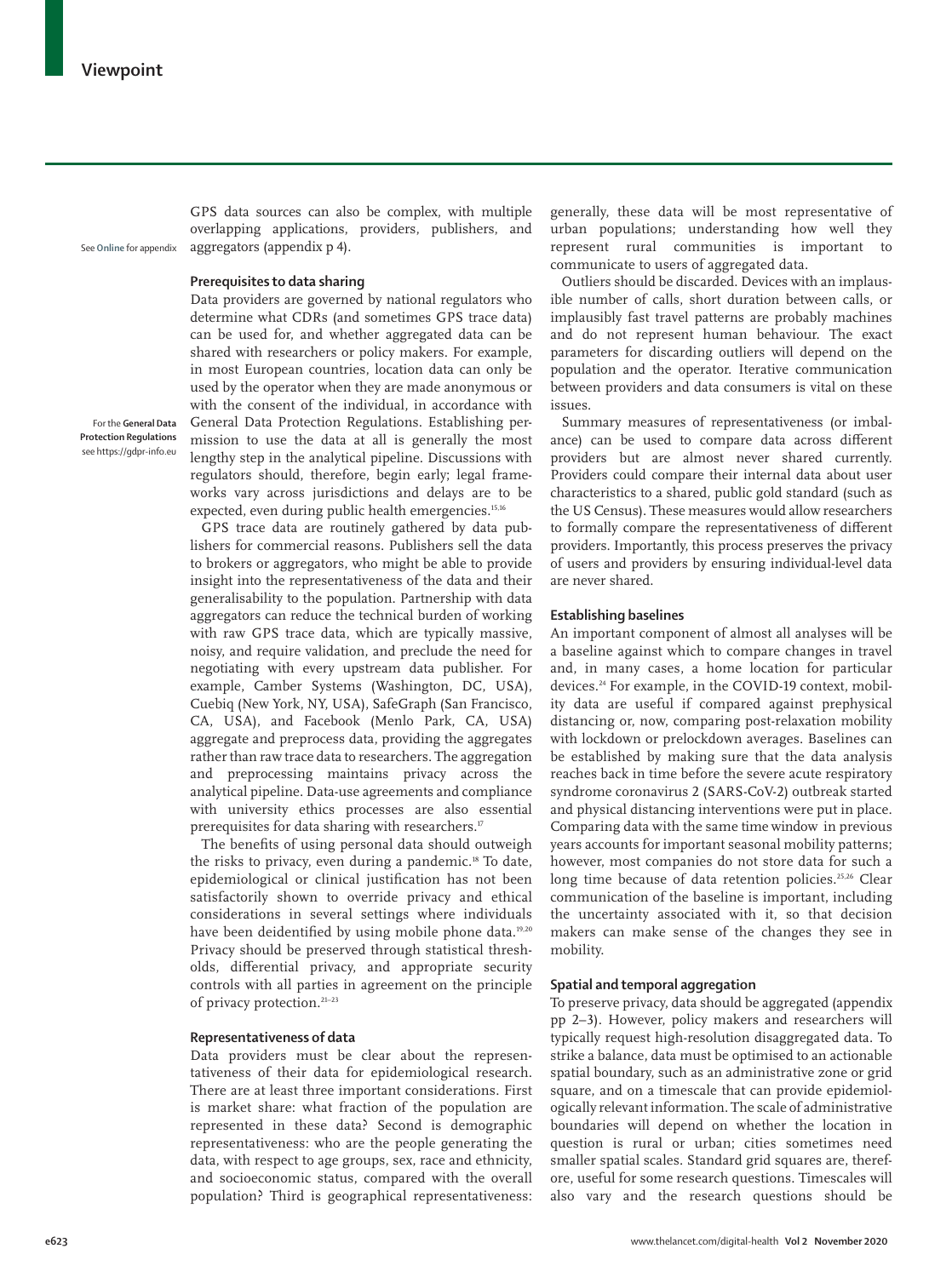considered; diurnal variation might be very useful to plot commute patterns, for example, whereas seasonal variation could show migration patterns related to agriculture, holidays, educational terms, or even weekday or weekend flows.<sup>27</sup>

The spatial scale needed will also depend on the policy or research objective. For example, city administrators might be interested in identifying hotspots of congregation or patterns in specific types of activity (eg, visits to grocery stores, transit hubs, and schools), whereas state governments might be more concerned with travel networks across administrative boundaries. If aggregators can dedicate resources in response to a crisis, they might consider generating analyses at varying spatial resolutions specific to each use case.

Disaggregation of data by sociodemographic information, such as age, gender, and race or ethnicity, should only be considered if there is a compelling reason. For example, it could be reasonable in the COVID-19 pandemic to disaggregate data by age to identify mobility patterns among people older than 60 years. Similarly, spatial aggregation must ensure that the numbers of unique devices do not fall below thresholds that enable re-identification of individuals or groups.21,28 In general, grid cells with fewer than five to 20 users should not be shared with external parties.<sup>29</sup> Resetting the cohort of the analysis daily also protects privacy.22,30,31

Differential privacy should be applied to data releases. Differential privacy applies noise to the statistical computations to preserve individual and group privacy. It has been used by the US Census,<sup>32</sup> Apple,<sup>33</sup> Google,<sup>34</sup> and other organisations. Selecting appropriate parameters is implementation-dependent but must be undertaken with care.<sup>29,35</sup>

In large and quickly moving crises, the number of requests for data can scale up much more quickly than aggregator-specific capacity can respond. In this case, it is important that aggregators generate standard pipelines that provide data or metrics aggregated to an optimised spatial resolution, which advance analytical objectives without doing harm. When in doubt, automate lower resolution and maintain a human in the loop to provide access to higher resolution while maintaining privacy budgets.36

#### **Mobility metrics and their relation to physical distancing and COVID-19 response Metrics**

Common metrics could be useful either for observing population mobility under different types of physical distancing interventions or as inputs for mechanistic models of disease spread (appendix p 1). Nearly all metrics calculated by CDR can be calculated with GPS traces; therefore, we have separated the metrics into those that can be calculated by both and those which are exclusive to GPS trace data.

#### **Baseline metrics**

Six baseline metrics are defined first.

- Population: a description of the unit of measurement that contributes data to the analysis such as unique users or unique devices. These are designated as *i* and *j*.
- Spatial resolution of categorisation: a description of the dimensions of the user locations that are used for categorisation. For example, unique locations that are visited by a user might be defined by tile grids, tower catchment areas, or GPS radii from points of interest for internal analysis. These are designated as *a* and *b*.
- Spatial resolution of aggregation: a description of the size of the regions of interest for which data are aggregated before being shared. For example, the metrics calculated for the population can be aggregated across all users in a region of interest such as neighbourhood or county. These are designated as *A* and *B*.
- Temporal resolution of categorisation: a description of the time bins that are used to categorise every user's location. For example, the modal location *a* that a user *i* logs data in every hour. These are designated as *t*.
- Temporal resolution of aggregation: a description of the time window for which data are aggregated for all users *i* in region *A*. For example, we might be interested in the average numbers of locations *a* (defined at top location per *t* min bin) over all space visited by users *i* in region *A* over the course of an 8 h time window. These are designated as *T*.
- Temporal thresholds: rather than calculating locations by top location *a* in every time bin *t*, providers may decide to calculate locations *a* as those where the user *i* spends at least a certain amount of time. This threshold is then designated at *T\**.

Using these definitions, a provider might generate for every individual *i* a set of locations at spatial scale *a* for every time bin *t* in the time window *T*. The values for *a* can be directly mapped to larger regions of aggregation *A*. For example, for a given user, one can calculate their location as defined by presence in a  $600 \text{ m} \times 600 \text{ m}$  Bing Tile (*a*: zoom level 16)<sup>37</sup> for every 30 min segment (*t*) over the course of 24 h (*T*). Every Bing Tile is also mapped onto a county *A* for which all data are aggregated. We define this set of time-specific locations as

# $M_{iT} = \{a_{it1}, a_{it2}, ..., a_{itn}\}$

for which  $a_{in}$  refers to a specific bin *t* in time window *T*. Not all users will provide enough information to generate a full set  $M_{\nu T}$ ; therefore, the provider should be transparent about any interpolation or imputation steps taken to make the set more robust.

Because of differences in spatiotemporal resolution, the definition of a stay location *a* will differ between CDR and GPS. For CDR, a stay location represents the tower, grid, or administrative region where a user's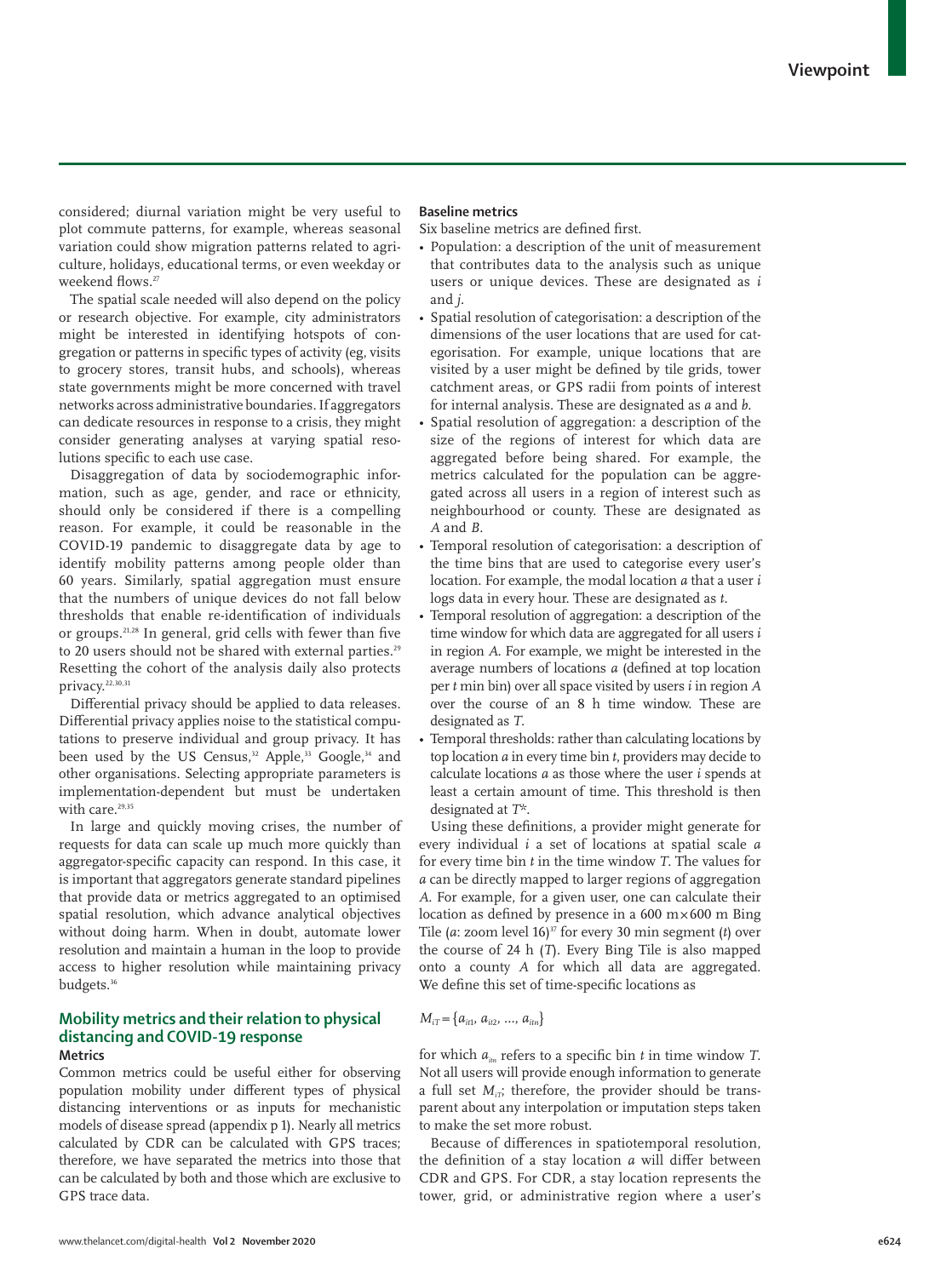mobile phone was located. For GPS, depending on the spatiotemporal resolution, some preprocessing might take place. Typically, we can define a stay location as an area of size *a* within which all movement occurred for at least *T\** time units (eg, a circle with a radius of 25 m within which all movement remained for at least 30 min). Different thresholds *T\** can be used (eg, 5 min, 1 h, etc); the proper threshold will depend on both technological and computational constraints and the relevant question.

These key values can change depending on the metric, because of privacy-preserving objectives, or owing to computational limitations. However, the rationale of these values should be clearly communicated.

#### **Metrics applicable to both CDR and GPS traces** *Population distribution and dynamics*

For most epidemiological analyses and modelling work, an estimate of the population residing in a specific region at a particular time provides an estimate of the denominator, which is the number of unique *i* that spend most of their time in a given area. To estimate this quantity, we assign every user to a home location, which is typically either the night-time location of the user or the area where the user spends the most time in the set of locations  $M_{\tau\tau}$ . In the case of continuous GPS data collection, one can also use location at midnight local time, or a range around that time, if data availability is not continuous. The sum of unique users in every region *A* is then used as the population estimate for that time window *T*. This value is denoted as

$$
N_{AT} = \sum_i x_{iAT}
$$

for which  $x_{iAT} = 1$ , if the mode of  $M_{iT}$  for time *T* is in *A* and 0 otherwise.

#### *Number of significant locations*

The average number of significant locations provides an indication of how many distinct places users spend a substantial amount of time. Normal human mobility entails very few significant locations: usually, home, work, or school. However, varying shelter-in-place orders can result in different types of behaviours. For example, strict never-leave-home orders would result in a reduction of significant locations to 1, whereas less strict orders might result in increased numbers of local significant locations as individuals attempt to leave their homes more frequently but briefly.

To calculate the average number of significant locations for a specific population, we use the set of time-varying locations for every user  $i$  ( $M_{\tau}$ ) and create a subset of unique locations. Once the set of significant locations for every user has been estimated, the average across a region, grid, or other area of interest can be estimated as the sum of total unique locations visited by user *i* whose home location is in region *A* divided by the total number of users whose home location is in region *A*. *He total number*<br>*region A.*<br> $\frac{\sum_{i \in A} \mathcal{C}ard(M_{iT})}{N_{AT}}$ <br>*Transition between re* 

$$
\overline{M_{AT}} = \frac{\sum_{i \in A} card(M_{iT})}{N_{AT}}
$$

*Transition between regions*

This value provides an estimate of mobility between locations, which can be used in models to estimate the spatial spread of SARS-CoV-2. Transition matrices should include number, index, or proportion of unique users *i* who move from region *A* to region *B*. Users should contribute only once to the transition matrices within every time window to ensure that the numbers represent unique users and not trips between regions. As the time window considered decreases, researchers will be better able to understand within-day heterogeneity in movement between regions. These values can be used to calculate the percentage change in the total number of trips that occur between and within regions of interest, providing metrics of intraregional and inter-regional mobility.

It is important to note that this metric will vary with spatial scale and the time window considered. We recommend that *T* is, at most, 4 h for assessment of local travel networks, particularly those that might not cross time zones. Smaller time windows are unable to capture longdistance travel that takes more time than the length of the time window; however, it does allow for better understanding of within-day fluctuations of mobility. Larger time windows could be warranted for assessment of long-distance travel networks across time zones (eg, longdistance interstate travel) because the degree of displacement will typically not be clearly captured within shorter time windows.

This metric can be calculated by splitting a time window *T* into two halves (*T*1 and *T*2) then simply calculating the mode for each set  $(M_{iT1}$  and  $M_{iT2})$ , resulting in  $a_{iT1}$  and  $a_{iT2}$ . We assume that, for some time window *T*, the user transitioned from the modal location in *T*1 to the modal location in *T*2. If the user did not transition between locations, the matrix will include these counts on the diagonal. These vectors of transition are then summed across all users. Vectors with transitions that do not meet a minimum threshold are dropped. To aggregate to a larger spatial resolution, we map *a* to its corresponding *A* and sum the transition values for unique pairs of *A* and *B*.

#### *Distances travelled*

This metric measures the amount of movement occurring within a population and is calculated for all start and stop points of the vectors of travel for both CDRs and GPS traces. It is important to note that, for CDRs, this metric will be constrained by cell tower transitions and could have problems whereby two towers might route a call if a subscriber is between them and be upwardly biased in their estimates. As such, these data should not be interpreted as movement patterns. For GPS traces, distance travelled can be simple Euclidean or haversine distances calculated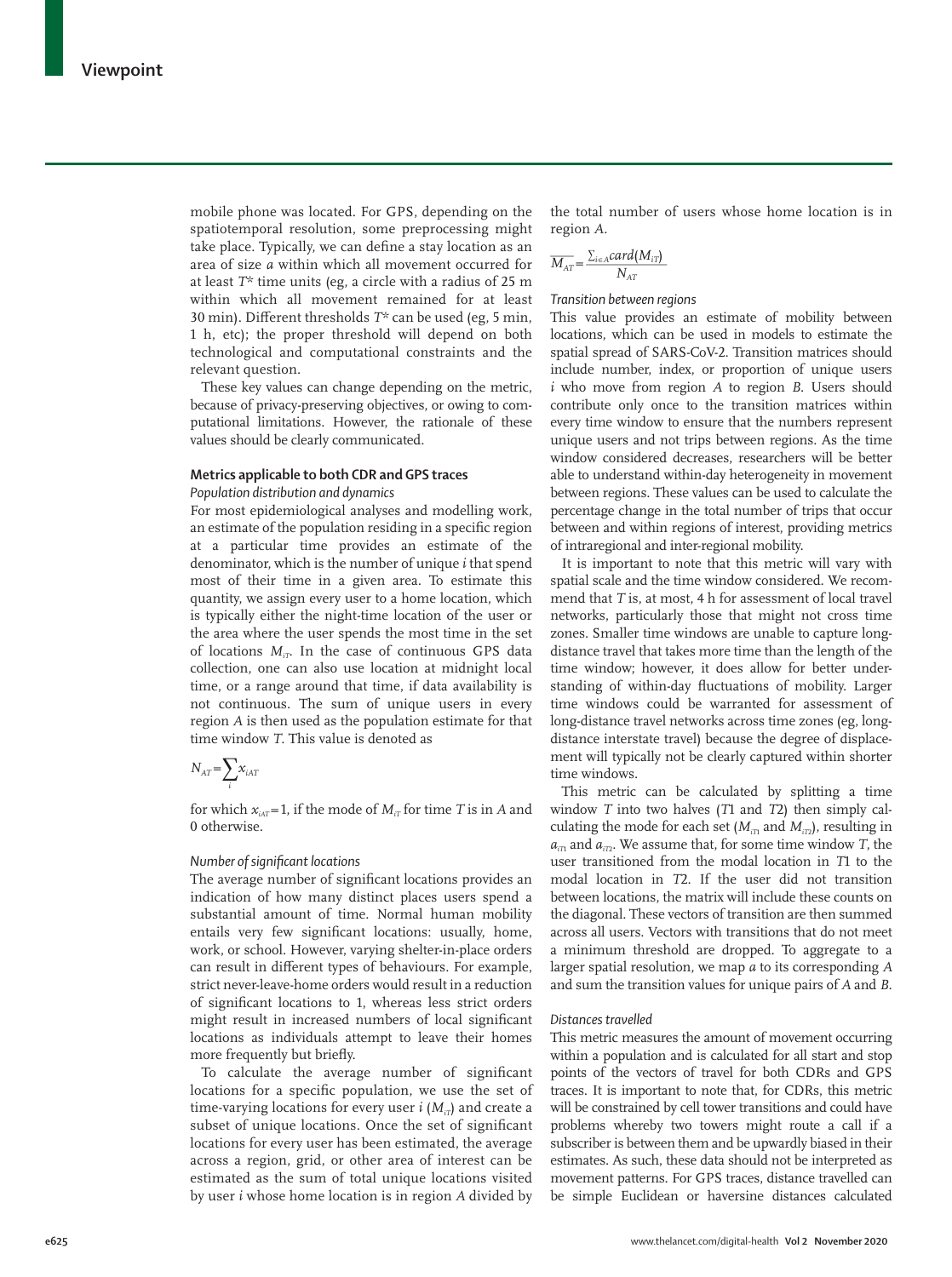between points of the trail. For cases when car travel is obvious, various routing engines can be used to calculate on-ground transit distances. To make the traces useful, depending on the data source, care should be taken to remove points that represent impossible travel (accounting for different modes of transportation) and data that might be imputed and, thus, not representative of reality.<sup>38</sup> Average and total distances of these vectors are then weighted by the number of users who made the transition, providing a total or average distance moved by users in a given region.

$$
\overline{D_i} = \sum_{l=2}^n |a_{il} - a_{il-1}|
$$

for which

 $|a_{il} - a_{il-1}|$ 

is the distance between location  $a_n$  and  $a_{n-1}$ . Another option would be to directly provide the distances between these locations as a value for each pair of locations, allowing researchers to aggregate and calculate as they see fit.

#### *Radius of gyration*

This metric provides a summary of travel that incorporates both the number of trips and the distance of every trip.<sup>5,39</sup> To calculate the radius of gyration for user *i*, first calculate the root mean squared distance of a user's movement across space over a given time window from their centre of gravity. The provides a s<br>number of tring<br>the the radius<br>mean square<br>ace over a give<br> $\frac{1}{n} \sum_{i=1}^{n} |a_{ii} - \overline{a}|^2$ 

$$
r_g(i) = \sqrt{\frac{1}{n} \sum_{i=1}^n |a_{ii} - \overline{a}|^2}
$$

for which the centre of gravity is

$$
\overline{a} = \frac{1}{n} \sum_{l=1}^{n} a_{il}
$$

Then for every user, generate their home region *A* as the region in which they spend the most time in their location set  $M_{\tau}$ . Then, aggregate this value across a population in a given region and provide an average and percentiles.

#### *Regularity of movement*

In general, human mobility is highly predictable.<sup>40-42</sup> This predictability is important for urban planning, traffic forecasting, and public health. A formal measure of (un)predictability is location entropy. A low location entropy means an individual's time spent at their significant locations is highly predictable. Conversely, high location entropy suggests that predicting an individual's location is difficult. Therefore, the lowest location entropy would be achieved by a user who spends the exact same amount of time in the same places in every time window.

Using the set of locations defined above  $(M_{\tau})$ , the Shannon entropy of user *i* can be calculated as

#### $S_i^{rand} = \log_2 L_i$

for which  $L_i$  is the number of distinct locations in  $M_{iT}$ . This measure assumes a person's location is uniformly distributed among all *Li* observed distinct locations in  $M_{ir}$ . The uncorrelated Shannon entropy of the user *i* is

$$
S_i^{unc} = -\sum_{k=1}^{L_i} p_k log_2 p_k
$$

for which  $p_{\iota}$  is the frequency of the user's visit to their  $k\text{th}$ location (*k* is the index of all locations that the user visits). Other, more elaborate measures of location entropy have also been found to describe movement predictability well.<sup>41</sup>

#### **GPS trace metrics**

*Average co-location with individuals in other regions*

This value provides an indication of how much contact individuals from one region have with individuals from other regions. This analysis is restricted to GPS trace data but provides the most direct measure of contact between different populations. It is important that users who form the population for this metric meet a minimum threshold for data contributed during time *T*. First, for every user, calculate their set of locations for every time segment *t* in time window *T*.

$$
M_{iT} = \{a_{it1}, a_{it2}, ..., a_{itn}\}\
$$

Depending on the completeness of the GPS traces, interpolation or imputation of user locations might need to be considered. Second, calculate every user's home region *A* as the region in which the user spends most of their time at night in a time window *T*. For situations when comparing two different regions *A* and *B*, calculate the probability of co-location as  $\frac{\sum_{j\in B}\sum$ their time at night in a time window *T*. For situations when comparing two different regions *A* and *B*, calculate the probability of co-location as

$$
\frac{\sum_{j \in B} \sum_{i \in A} \gamma_{ij}}{N_{AT} \times N_{BT} \times \frac{T}{t}}
$$

for which

$$
y_{ij} = \sum_{l=1}^{n} \{a_{itl} = a_{jtl}\}\
$$

describes the total number of co-locations in a region of size *a* that users *i* and *j* have over the course of *T*. *N<sub>AT</sub>* is the total population of users whose home location is in region  $\overline{A}$  for time *T*,  $N_{BT}$  is the total population of users whose home location is in region *B* for time *T*, and *T/t* is the total number of time bins *t* that exist in time window *T*. For situations when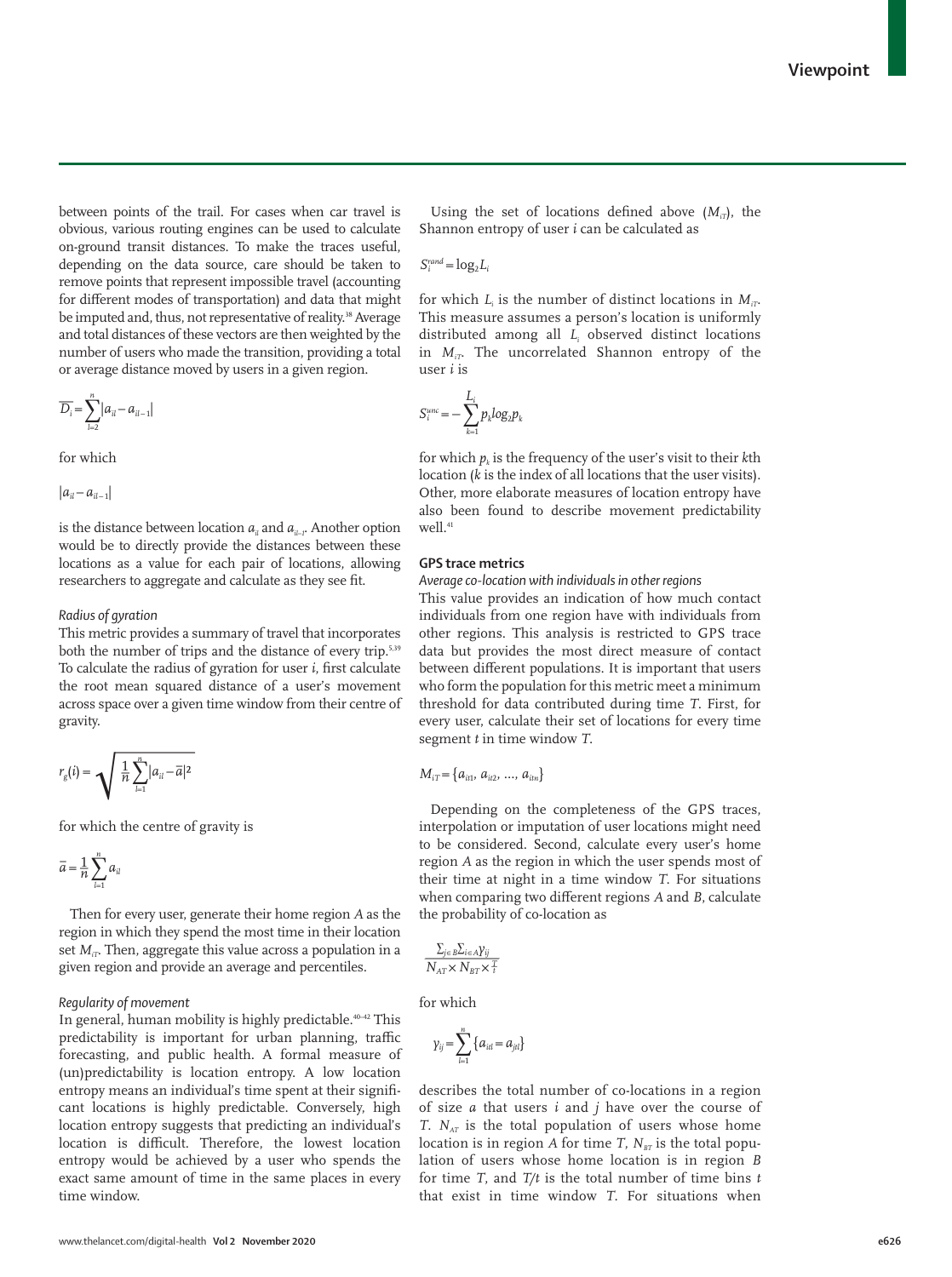comparing the same region, calculate the probability of co-location as

comparing the  
of co-location a  

$$
\frac{\sum_{j\neq i\in A}\sum_{i\in A}y_{ij}}{\sum_{i}\sum_{i}\sum_{i\in A}y_{i}}
$$

For more on the **Data for Good team** see <https://dataforgood.fb.com>

This method has been led and implemented by Facebook's [Data for Good team](https://dataforgood.fb.com) and provides direct measures of probability of contact between different regions in their population. For their metric, Facebook define *a* as Bing Tiles at zoom level 16, *A* as a county in the USA or an administration level 3 equivalent spatial area, *t* as 5 min, and *T* as a week. Unlike other metrics provided by Facebook, this one is independent for every time window and, therefore, does not have a baseline.

#### *Measures of staying put*

This metric is a direct measure of how much time people are spending in one location versus moving around and is relevant to measuring the effect of shelter-in-place policies and other strict lockdowns. This metric should be inversely related to the measures of mobility above (average distance travelled and radius of gyration). To calculate this measure, generate the full set of unique locations  $M_{ir}$  for every user *i* for a given time window *T*. Then assign every user to a home region *A* as the region  $a_{iT}$  where the user spends the most time in a time window *T*. Finally, count the number of unique locations for every user *i* in region *A* and calculate the proportion of all users *i* in region *A* who reported only one unique location during the time window *T*.

#### *Measures of travel to points of interest (geofenced locations)*

This metric will provide an indication of the nature of the travel that is being undertaken.<sup>1,10</sup> First, define a set of locations of size *a* in region *A* that are categorised as being locations of interest. These might include (but are not restricted to) parks, commercial areas, or grocery stores. These locations could either be grouped together in categories or specify different points of interest. Three steps are needed to calculate this metric. First, generate the full set of unique locations  $M_{ir}$  for every user *i* in a time window *T*. Second, assign every user to a region *A* based on the location  $a_i$  that the user *i* spends the most amount of time in. Third, for all users *i* in region *A*, calculate the proportion who visited a geofenced location in a time window *T*.

#### **Conclusions**

The COVID-19 pandemic has accelerated the use of aggregated mobility data from mobile devices, although without a universal governing framework for its application. Such data provide valuable insights, but without expertise and diligence it is easy to misinterpret these data, or cause harm, even if inadvertent.

As the COVID-19 pandemic continues, the metrics of interest and how they are used will also change. For example, our threshold of an optimal change in radius of gyration in response to a non-pharmaceutical intervention will be different now than when monitoring the same region for spikes in mobility 3 months from now.

We share this framework to advance a common language of comparison across these vast datasets. A shared language will allow us to synchronise future analysis with the limitations of every metric. Together, considerations provide insights for policy makers and could inform epidemiological models about physical distancing and the spatial spread of COVID-19. Combined with clinical and public health data, these metrics will have an important role in planning rollbacks of distancing because they help estimate the effect of various rollbacks on actual mobility patterns on the ground and, as a result, on epidemic spread.

#### **Contributors**

NK and COB had the idea for this Viewpoint, created all figures, and contributed to writing the manuscript. MVK, KE-M, NV, AS, and SB provided substantial subject matter expertise and contributed to writing the manuscript. COB and SB provided supervision and guidance.

#### **Declaration of interests**

NV is an employee of Camber Systems, a data analysis firm that produces statistical analyses of mobility data; future work by this company might use these metrics or similar metrics for commercial products. All other authors declare no competing interests.

#### **Acknowledgments**

Research reported in this Viewpoint was supported by the National Institute on Drug Abuse of the National Institutes of Health (K99DA051534 to MVK) and a National Institute of General Medical Sciences Maximizing Investigator's Research Award (R35GM124715-02 to COB). The content is solely the responsibility of the authors and does not necessarily represent the official views of the National Institutes of Health.

#### **References**

- Fitzpatrick J, DeSalvo K. Helping public health officials combat COVID-19. April 3, 2020. https://blog.google/technology/health/ covid-19-community-mobility-reports/ (accessed Aug 7, 2020).
- 2 Facebook. Data for Good. https://dataforgood.fb.com/ (accessed Aug 7, 2020).
- 3 Palmer JRB, Espenshade TJ, Bartumeus F, Chung CY, Ozgencil NE, Li K. New approaches to human mobility: using mobile phones for demographic research. *Demography* 2012; **50:** 1105–28.
- Wesolowski A, Buckee CO, Engø-Monsen K, Metcalf CJE. Connecting mobility to infectious diseases: the promise and limits of mobile phone data. *J Infect Dis* 2016; **214** (suppl 4)**:** S414–20.
- 5 Williams NE, Thomas TA, Dunbar M, Eagle N, Dobra A. Measures of human mobility using mobile phone records enhanced with GIS data. *PLoS One* 2015; **10:** e0133630.
- Wesolowski A, Eagle N, Tatem AJ, et al. Quantifying the impact of human mobility on malaria. *Science* 2012; **338:** 267–70.
- 7 Wesolowski A, Qureshi T, Boni MF, et al. Impact of human mobility on the emergence of dengue epidemics in Pakistan. *Proc Natl Acad Sci USA* 2015; **112:** 11887–92.
- 8 Jia JS, Lu X, Yuan Y, Xu G, Jia J, Christakis NA. Population flow drives spatio-temporal distribution of COVID-19 in China. *Nature* 2020; **582:** 389–94.
- Kishore N, Mitchell R, Lash TL, et al. Flying, phones and flu: anonymized call records suggest that Keflavik International Airport introduced pandemic H1N1 into Iceland in 2009. *Influenza Other Respir Viruses* 2020; **14:** 37–45.
- 10 SafeGraph. US consumer activity during COVID-19 pandemic: the impact of coronavirus (COVID-19) on foot traffic. Aug 6, 2020. https://www.safegraph.com/dashboard/covid19-commerce-patterns (accessed Aug 7, 2020).